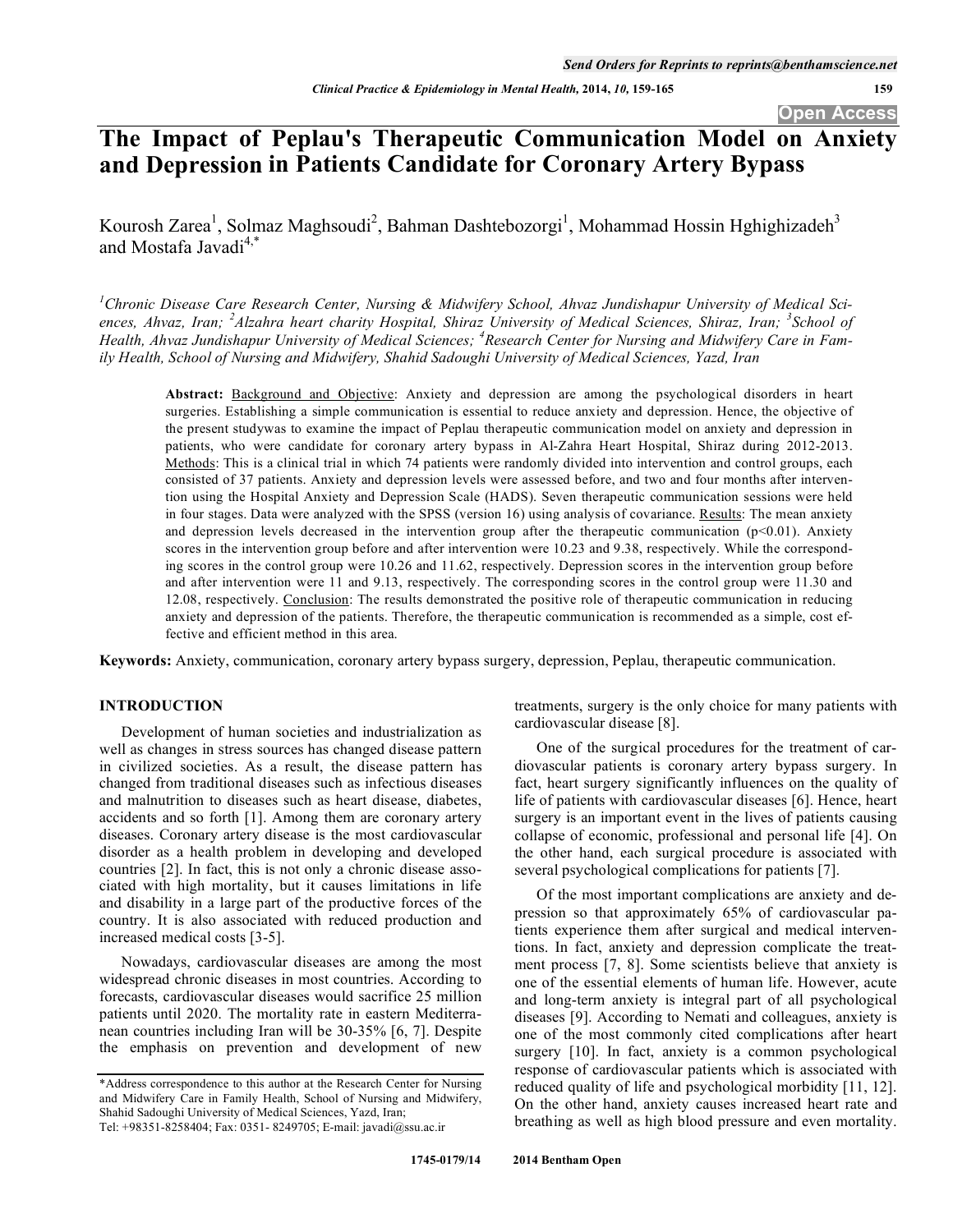Thus, some measures should be done to identify and reduce anxiety [10].

Depression is among common consequences after bypass surgery. It is associated with increased risk of mortality, disability, increased medical care and functional impairment in daily activities [12, 13]. Clinical depression has been reported in 54% of patients after bypass surgery [14]. According to World Health Organization (WHO), depression is the fourth chronic disease where its disability is comparable with 8 major chronic disorders. The outcome of depression in patients with cardiovascular disease is deterioration of physical and emotional state [11].

Given the incidence of such complications in patients with cardiovascular disease, various care and treatment measures are required to alleviate this problem [12]. The best practice in this area is appropriate communication with patient [13, 15]. Good and effective communication is very valuable from the perspective of patients [16]. In general, communication is a set of learning skills. Many experts believe that communication is a basic clinical skill [17]. Many current affairs of life are impossible without proper communication [18]. In fact, poor communication is the cause of most problems in treatment of patients [13]. So, communication is of utmost importance in medical care. In fact, communication at the bedside is a therapeutic and professional communication. In health professionals, communication and communication skills play a very important role in satisfaction of patients and solving their problems [19]. This is more important, especially in patients with chronic diseases or those requiring long-term care [15].

The term therapeutic communication refers to a useful communication with a positive impact [20]. The therapeutic communication is formed from the first encounter of the patient with the medical team [21, 22]. However, studies have shown that the communication between patient and medical team is not efficient. The health personnel don not have adequate communication skills [21]. In fact, nursing and medical team spend very little time to communicate with patients. Accordingly, patients are not often satisfied with received information as well as the level and method of communication. Hence, to achieve best therapeutic results, special attention should be paid to communication [16, 19, 22]. Since nursing is a practical discipline based on professional knowledge [5], it is necessary to use knowledge infrastructure to develop new approaches in clinical practice. Theories proposed by nursing scientists can be useful in this area [16, 19, 23].

For this purpose, Peplau inductive theory was used to establish a simple convenient purposeful therapeutic communication. The nurse-patient communication is an essential element of this theory [21, 24]. According to Peplau theory, the purpose of nursing care is to achieve a common good nurse-patient communication. According to Peplau, poor nurse-patient communication is the cause a lot of problems in nursing. Peplau refers to the importance of therapeutic communication with patients and its important role in reducing anxiety [21, 23, 24]. In fact, this theory provides a framework for nurse-patient communication. Following this framework, the nurse will be able to respond communication needs of patients through establishing a good therapeutic communication with the patient [16, 19, 23].

Hospitalization and a complex surgery such as heart surgery is a stressful process leading to depression in patients. Furthermore, the need for security and psychological comfort is one of the basic needs of patients achieved through a proper structured therapeutic communication with low cost. Accordingly, the objective of the present study is to examine the impact of Peplau therapeutic communication model on anxiety and depression in patients who were candidate for coronary bypass surgery.

# **METHODS**

This is a clinical trial with pre/post testing scheme examined the impact of independent variable (Peplau therapeutic communication) on the dependent variables (anxiety and depression). The population consisted of all patients who were candidates for coronary artery bypass referred to the research environment on non-emergency basis. The research environment was Al-Zahra Heart Hospital in Shiraz due to the easy access to subjects and sufficient number of patients.

Data were collected using the Hospital Anxiety and Depression Scale (Kanter *et al.*). The reliability and validity of the scale have been studied by Montazeri et al in 2003. An internal consistency of 78% and 86% was respectively calculated for anxiety and depression using Cronbach's alpha. The scale is divided into depression and anxiety parts. There are 14 four-option questions, each with a score of zero to 3. Any option indicating depression and anxiety takes the highest score three. Other options take a score of one or two. Options representing a lack of depression and anxiety take a score of zero. Odd and even questions are used to measure anxiety and depression, respectively (seven questions to assess anxiety and seven questions to assess depression). A score of zero to 21 is given to each patient based on responses in each area (a score of zero-seven: normal, eight-10: moderate and >10: disease).

Due to the lack of access to error rate to calculate the sample size, 10 patients were selected as pilot (with a depression and anxiety score of 10 or more based on the Hospital Anxiety and Depression Scale). After performing tests, the obtained data were analyzed. Then, an actual sample size of 32 was calculated. Finally, a sample size of 37 was estimated including the loss of samples. The subjects were randomly divided into test and control groups (using a coin (toss)).

$$
\frac{(Z \ 1 - \frac{\alpha}{2} + Z \ 1 - \beta)^2 (S1^2 + S2^2)}{(X1 - X2)^2}
$$

The inclusion criteria were: being in a bypass list, having moderate to severe depression and anxiety scores, no history of mental illness, interesting in participating in the study (i.e. the tendency of the patient and his family to participate in the intervention), lack of previous bypass surgery, aged between 35 and 70 years, ability to communicate verbally and ability to speak Persian. The exclusion criteria included: lack of cooperation of patients and families during the intervention, failure to perform coronary artery bypass surgery for various reasons, mortality during the study, failure to attend therapeutic communication sessions (at least the absence in two sessions).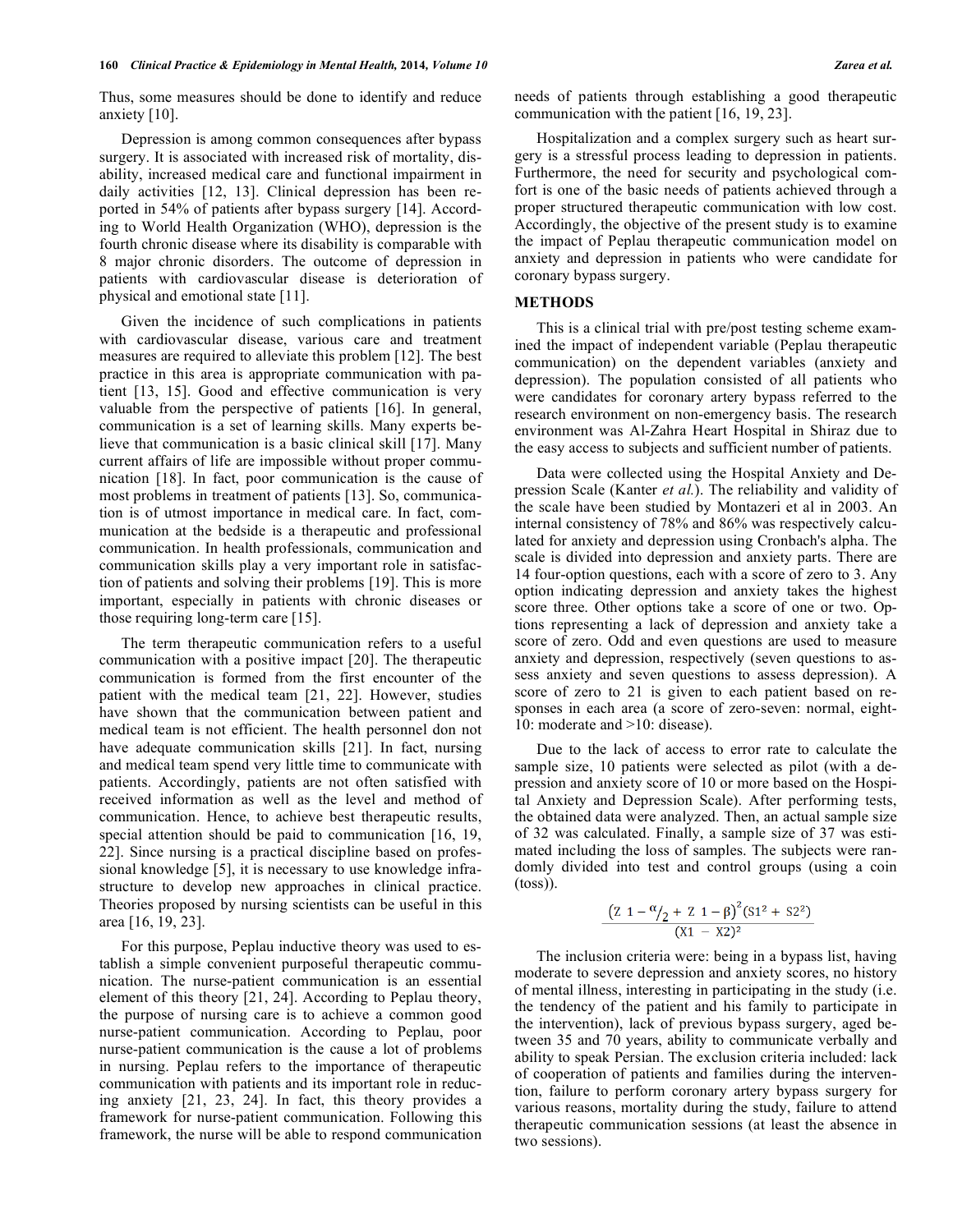Therapeutic communication sessions were held for the intervention group based on Peplau's model at four stages including: orientation, identification, exploitation and resolution. In total, seven sessions were held individually with the consent of the patient and his family at the hospital and patient's home. It should be notedthat during therapeutic communication, duration of each session was variable given the location and patient's needs. The place of each meeting was determined with the consent of the patient. At all meetings, the researcher used verbal and nonverbal communication skills to communicate with patients. To ensure the correct application of therapeutic communication skills, a selfcontrol researcher-made tool approved by experts was used. The depression and anxiety of patients in both groups were assessed using the Hospital Anxiety and Depression Scale (HADS) at baseline and then two and four months after surgery. The obtained data were analyzed using descriptive statistics as well as covariance analysis with the help of SPSS 16.

# **ETHICAL CONSIDERATIONS**

This study was approved by The Ethics Committee of the Jondi Shapoor Medical University of Ahvaz with REC.1392.58 Code. The ethical issues considered in this study include an adequate explanation for the patients and their permission to participate in the study, the lack of any compulsion for patients to participate in the study, refusing to disclose secrets or private matters of patients and confidentiality of information, announcing the results without names and personal details. Furthermore, the present study was registered with the IRCT2013072214110N1 code in Clinical Trial Center (irct.ir).

## **RESULTS**

The percentage of male and female patients in the intervention group was 70.3% and 29.7%, respectively. The percentage of males and females in the control group was 51.4% and 48.6%, respectively. Most participants in both age groups aged 51-60 years. All patients were married. Most of the patients had a primary school degree. The status of the underlying disease was depicted in both intervention and control groups. According to results, the majority of patients were suffering from high blood pressure in both groups with a high frequency of 35.1% (Table **1**).

As shown in Table **2**, anxiety was reduced in the intervention group, while postoperative anxiety in the control group was increased. The hospital anxiety in the intervention group was reduced after the therapeutic communication. This indicates the role of Peplau's therapeutic communication in reducing hospital anxiety of patients. Analysis of covariance was used to determine the effect of Peplau's therapeutic communication on anxiety level of the subjects. Since Hospital Anxiety Scale was used to measure anxiety, analysis of variance was performed using Hospital Anxiety scores. The results showed significant differences between experimental and control groups in terms of anxiety level immediately after surgery, two and four months after surgery after adjustment for post-test scores by eliminating the effect of pre-test. Adjusted mean anxiety scores suggest that anxiety in the intervention group was lower

than the control group. In fact, the mean anxiety scores of patients in the intervention group in pre-test and post-test stages represent the independent role of Peplau's therapeutic communication model in reducing anxiety in the intervention group  $(F=174.02, P=0.000)$ . Such a difference is not observed in the control group. Moreover, the anxiety level in the intervention group two and four months after the intervention was decreased compared to the control group (F=38.37, P=0.000; F=11.58, P=0.000) (Table **3**).

As shown in Table **4**, the mean depression in the intervention group was reduced after the surgery. The mean postoperative depression in the control group was increased. In fact, the hospital depression in the intervention group was reduced after the therapeutic communication. This indicates that the role of Peplau's therapeutic communication model in reducing hospital depression. Analysis of covariance was used to determine the effect of Peplau's therapeutic communication on depression level of the subjects. Since Hospital Depression Scale was used to measure depression, analysis of variance was performed using Hospital Depression scores. The results showed significant differences between experimental and control groups in terms of depression level immediately after surgery, two and four months after surgery after adjustment for post-test scores by eliminating the effect of pre-test. Adjusted mean depression scores suggest that anxiety in the intervention group was lower than the control group. In fact, the mean depression scores of patients in the intervention group in pre-test and post-test indicate the independent role of Peplau's therapeutic communication model in reducing depression in the intervention group (F=163.27,  $P=0.000$ ).

Such a difference is not observed in the control group. Moreover, the depression level in the intervention group four months after the intervention was decreased compared to the control group (F=20.58, P=0.000). However, no significant difference was found between two groups in terms of hospital depression two months after intervention (P=0.61) (Table **5**).

#### **DISCUSSION**

According to the results, Peplau's therapeutic communication is effective in reducing anxiety and depression in patients who were candidate for coronary artery bypass. It resulted in a dramatic decrease in anxiety and depression scores in the intervention group. Depression and anxiety are the most important preventive factors in cardiovascular diseases [25] causing disease rejection by the patient and reduce the incentive to treat and increase the likelihood of disease recurrence [25-27]. Most patients with coronary heart disease who survive after surgery resume their normal life after several weeks or several months. However, they are still considered as high risk patients. The first few months after discharge is crucial for these patients [28].

Previous studies show that patients suffer from anxiety and depression several months and sometimes several years after the surgery [26, 27, 29]. Therefore, follow-up and strategies to deal with postoperative psychological complications are of utmost importance. It is not possible except through establishing a coherent and targeted therapeutic communication [30]. Indeed, effective communication enables the medical team to identify patients' needs and take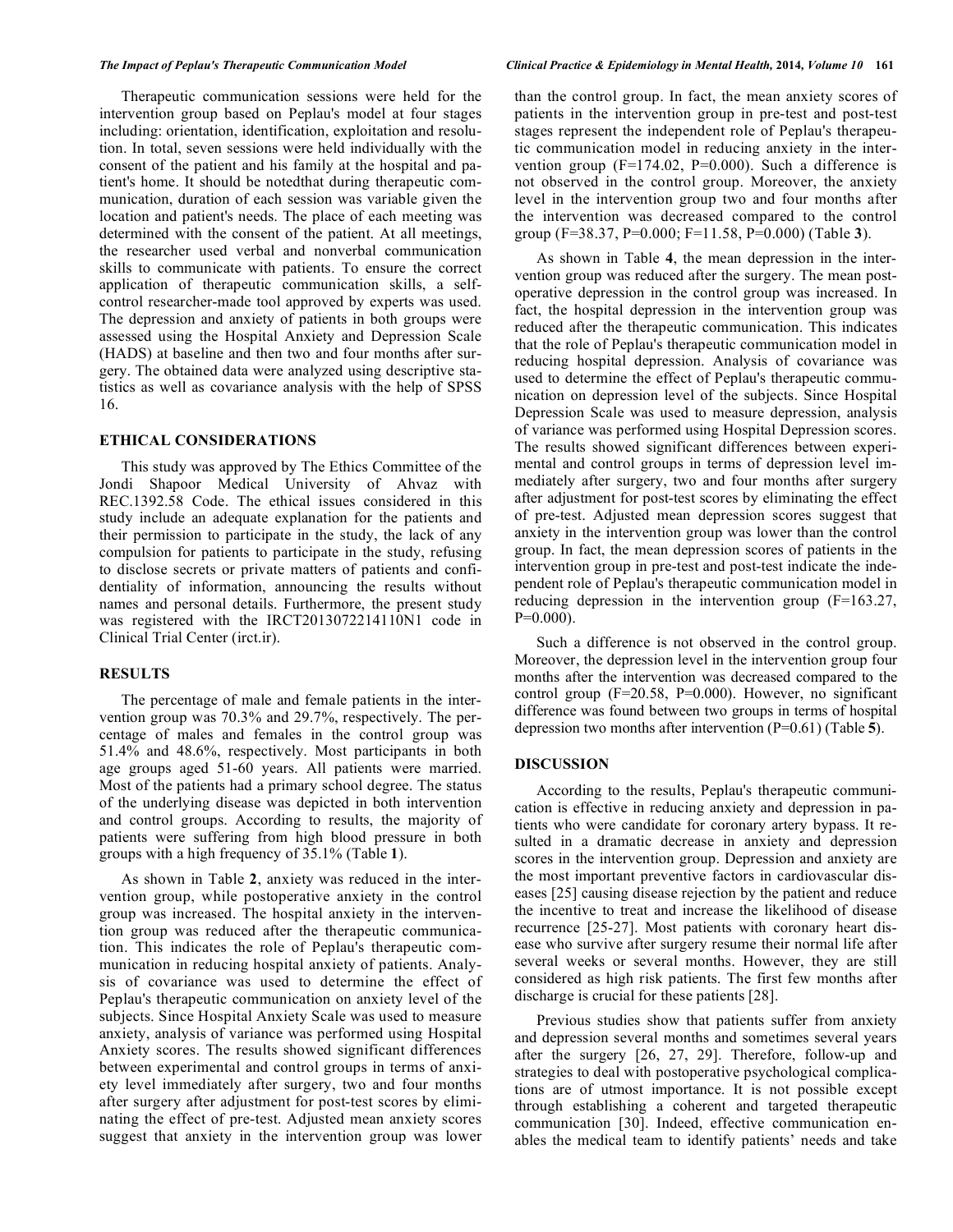|         | Control      |               | Intervention              |              | Variable                                          |  |
|---------|--------------|---------------|---------------------------|--------------|---------------------------------------------------|--|
| p-value | <b>Total</b> | Frequency     | <b>Total</b><br>Frequency |              |                                                   |  |
| 0.06    | $37(100\%)$  | $(51.4\%)18$  | 37(100%)                  | $(29.7\%)11$ | Gender<br>Female                                  |  |
|         |              | $(48.6\%)$ 19 |                           | $(70.3\%)26$ | Male                                              |  |
|         | 37(100%)     | $(0\%)0$      | 37(100%)                  | $(0\%)0$     | Age<br>40-50                                      |  |
| 0.36    |              | $(83.7\%)31$  |                           | $(91.8\%)34$ | 51-60                                             |  |
|         |              | $(16.3\%)6$   |                           | $(8.2\%)3$   | 61-70                                             |  |
|         |              | $(0\%)0$      | 37(100%)                  | $(2.7\%)1$   | <b>Education level</b><br>Illiterate              |  |
|         | 37(100%)     | $(70.3\%)26$  |                           | $(75.6\%)28$ | Primary school                                    |  |
| 0.28    |              | $(16.3\%)6$   |                           | $(16.3\%)6$  | Cycle degree                                      |  |
|         |              | $(5.4\%)2$    |                           | $(0\%)0$     | High school                                       |  |
|         |              | $(8.2\%)3$    |                           | $(5.4\%)2$   | Diploma                                           |  |
|         |              | $(0\%)0$      |                           | $(0\%)0$     | Academic                                          |  |
|         |              | $(0\%)0$      | 37(100%)                  | $(0\%)0$     | <b>Marital</b> status<br>Single                   |  |
|         | $37(100\%)$  | $(100\%)37$   |                           | $(100\%)37$  | Married                                           |  |
|         |              | $(0\%)0$      |                           | $(0\%)0$     | Divorced                                          |  |
|         |              | $(0\%)0$      |                           | $(0\%)0$     | widow                                             |  |
|         |              | $(21.6\%)8$   | 37(100%)                  | $(21.6\%)8$  | <b>Risk factors</b><br>Lack of underlying disease |  |
|         |              | $(0\%)0$      |                           | $(0\%)0$     | Renal failure                                     |  |
|         |              | $(0\%)0$      |                           | $(2.7\%)1$   | Diabetes                                          |  |
|         | 37(100%)     | $(35.1\%)13$  |                           | $(35.1\%)13$ | Blood pressure                                    |  |
| 0.7     |              | $(10.8\%)4$   |                           | $(18.9\%)7$  | Blood lipids                                      |  |
|         |              | $(0\%)0$      |                           | $(0\%)0$     | Heart failure                                     |  |
|         |              | $(0\%)0$      |                           | $(0\%)0$     | Stroke                                            |  |
|         |              | $(24.3\%)9$   |                           | $(13.5\%)5$  | More than one disease                             |  |
|         |              | $(8.2\%)3$    |                           | $(8.2\%)3$   | Neurological Problems                             |  |

**Table 1. Age, gender and their frequencies in intervention and control groups.**

steps to solve problems and meet their needs [27]. According to Dadashi, Hosseini and Moghaddam (2009), staff had close encounters with patients in 85.5% of cases [28]. According to Mastaneh and Mouseli (2013), the rate of respecting patient rights in terms of communication was 60% indicating a moderate level of communication skills [29].

On the other hand, duration and how to communicate with patients, particularly in dealing with patients with chronic diseases are essential in the hope and positive attitude to treatment and follow-up after discharge [29-31]. In fact, the patient gains motivation to cope with illness and trust in nurses through proper therapeutic communication,

because the care of patients with either physical or mental illness requires correct and consistent communication [30, 31]. Therefore, implementing a communication pattern will help medical team to establish a proper communication [19]. Peplau's model is one of these communication patterns. To communicate with patients, especially patients with chronic diseases, Peplau's described four stages and defined roles for the nurse at every step as someone who is in close relationship with the patient [16, 23]. Peplau's communication model helps nurses and patient to identify the disease, concerns and questions of the patient. Through defining different roles for the nurse, it helps the patient maintain his/her independence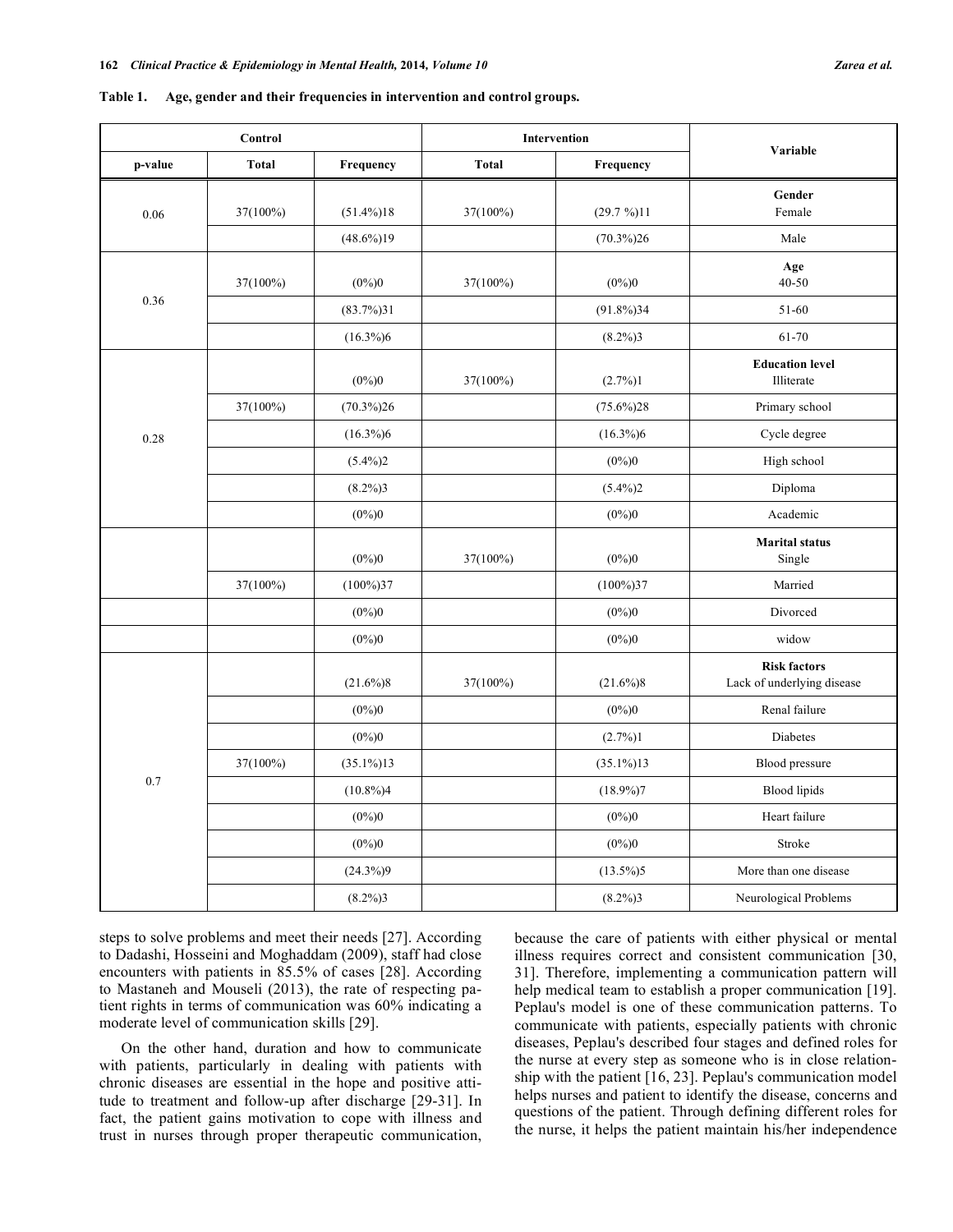| Table 2. Mean and standard deviation of pre-test and post-test hospital anxiety in control and intervention groups. |  |  |
|---------------------------------------------------------------------------------------------------------------------|--|--|
|                                                                                                                     |  |  |

|                    | <b>Pre-Test</b>  | <b>After Surgery</b>          | <b>Two Months After Surgery</b> | <b>Four Months After Surgery</b> |  |
|--------------------|------------------|-------------------------------|---------------------------------|----------------------------------|--|
|                    | $Mean \pm SD$    | $Mean \pm SD$                 | $Mean \pm SD$                   | $Mean \pm SD$                    |  |
| Intervention group | $10.73 \pm 1.89$ | $9.38 \pm 1.25$ <sup>t§</sup> | $9.57 \pm 1.68$ <sup>t§</sup>   | $9.59 \pm 1.28$ <sup>t§</sup>    |  |
| Control group      | $10.26 \pm 1.40$ | $11.62 \pm 1.01^8$            | $11/46 \pm 0.99$ <sup>§</sup>   | $10.68 \pm 1.45$                 |  |

Significant different (p<0.001) from Pre-test.

§ Significant different between intervention and control groups.

|  | Table 3. Covariance analysis of post-test hospital anxiety scores in control and intervention groups with pre-test control. |  |  |
|--|-----------------------------------------------------------------------------------------------------------------------------|--|--|
|  |                                                                                                                             |  |  |

| <b>Source</b>             | <b>Dependent Variable</b> | (Sum of Squares) SS | df | <b>MS</b> | $\mathbf{F}$ | Sig.  |
|---------------------------|---------------------------|---------------------|----|-----------|--------------|-------|
|                           | Immediately after surgery | 53.55               |    | 53.55     | 95.38        | 0.000 |
| Pre-test hospital anxiety | Two months after surgery  | 10.63               |    | 10.63     | 6.01         | 0.017 |
|                           | Four months after surgery | 0.90                |    | 0.899     | 0.476        | 0.493 |
|                           | Immediately after surgery | 97.69               |    | 97.69     | 174.02       | 0.000 |
| Intervention group        | Two months after surgery  | 67.90               |    | 67.90     | 38.37        | 0.000 |
|                           | Four months after surgery | 21.89               |    | 21.89     | 11.58        | 0.001 |
|                           | Immediately after surgery | 39.86               | 71 | 0.561     |              |       |
| Error                     | Two months after surgery  | 125.64              | 71 | 1.77      |              |       |
|                           | Four months after surgery | 134.13              | 71 | 1.89      |              |       |
| Total                     | Immediately after surgery | 8345                | 74 |           |              |       |
|                           | Two months after surgery  | 8382                | 74 |           |              |       |
|                           | Four months after surgery | 7758                | 74 |           |              |       |

**Table 4. Mean and standard deviation of pre-test and post-test hospital depression in control and intervention groups.** 

| Pre-test           |                  | <b>Immediately After Surgery</b> | <b>Two Months After Surgery</b> | <b>Four Months After Surgery</b> |  |
|--------------------|------------------|----------------------------------|---------------------------------|----------------------------------|--|
|                    | $Mean \pm SD$    | $Mean \pm SD$                    | $Mean \pm SD$                   | $Mean \pm SD$                    |  |
| Intervention group | $11\pm1.58$      | 9.13 $\pm$ 1 <sup>t§</sup>       | $12.40 \pm 1.13$                | $9.87 \pm 1.36$ <sup>t§</sup>    |  |
| Control group      | $11.30 \pm 1.63$ | $12.08 \pm 1.30^8$               | $13.97 \pm 1.66$                | $11.19 \pm 1.37$ <sup>§</sup>    |  |

Significant different (p<0.001) from Pre-test.

§ Significant different between intervention and control groups.

in this communication [16]. This model refers to nursing skills and abilities to establish a simple convenient therapeutic communication. The model enables nurses help the patient after discharge and to spend more time with patient [16, 23, 24]. Peplau's theory has been tested by various studies. For example, it has been used in communicating with cancer patients and solving systematic problems of families [32, 33].

In this study, Peplau's communication models were employed as communication sessions for patients who were candidates for coronary artery bypass through applying nursing roles. Patients were followed two and four months after heart surgery. The results showed that holding communication meetings with patients immediately after surgery dramatically reduced hospital anxiety and depression. Accordingly, to improve the nurse-patient communication and establish more effective therapeutic communication processes which improves clinical basis and can have a positive impact on the treatment and discharge processes and rehabilitation of patients, especially in patients with chronic diseases, training courses should be included in in-service courses to train and introduce medical team with simple and inexpensive communication skills. This pattern can be used in clinical applications. Furthermore, there is evidence that workshops on communication skills for health team can improve health outcomes and satisfaction of patients. It should be noted that individual characteristics and circumstances of patients' life affected interventions. These are considered as limitations of this study. Another limitation of this study is the lower percentage of females (29.7%) in the intervention group with respect to the control group (51.4%). The lower anxiety score in the intervention group could be due to therapeutic communication but also to gender differences.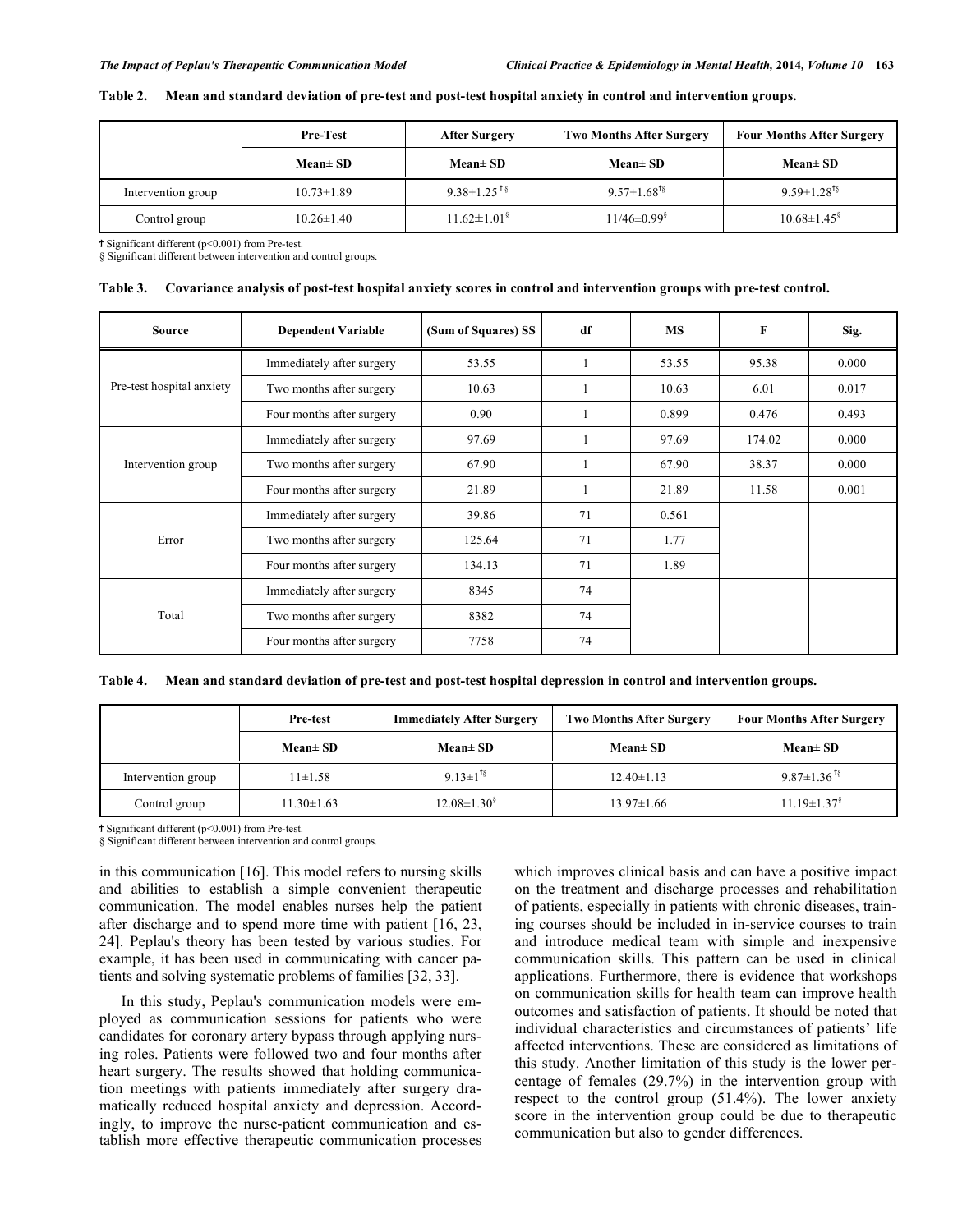| <b>Source</b>                | Dependent variable        | <b>SS</b> | df | <b>MS</b> | F      | Sig.  |
|------------------------------|---------------------------|-----------|----|-----------|--------|-------|
|                              | Immediately after surgery | 33.69     |    | 33.69     | 37.74  | 0.000 |
| Pre-test hospital depression | Two months after surgery  | 69.61     |    | 69.61     | 0.31   | 0.58  |
|                              | Four months after surgery | 2.62      |    | 2.62      | 1.42   | 0.237 |
|                              | Immediately after surgery | 145.76    |    | 145.76    | 163.27 | 0.000 |
| Intervention group           | Two months after surgery  | 56.13     |    | 56.13     | 0.25   | 0.619 |
|                              | Four months after surgery | 38.07     |    | 38.07     | 20.58  | 0.000 |
|                              | Immediately after surgery | 6339      | 71 | 0.893     |        |       |
| Error                        | Two months after surgery  | 1595828   | 71 | 224.76    |        |       |
|                              | Four months after surgery | 13132     | 71 | 1.85      |        |       |
|                              | Immediately after surgery | 8585      | 74 |           |        |       |
| Total                        | Two months after surgery  | 28946     | 74 |           |        |       |
|                              | Four months after surgery | 8308      | 74 |           |        |       |

**Table 5. Covariance analysis of post-test hospital depression scores in control and intervention groups with pre-test control.**

# **CONFLICT OF INTEREST**

The authors confirm that this article content has no conflict of interest.

# **ACKNOWLEDGEMENTS**

The authors wish to thank the Research and Technology Deputy of Ahvaz Jundishapur University of Medical Sciences for financial support of the study. The authors also thank the Dean and Director of Al-Zahra Heart Hospital (Shiraz, Iran) for their collaboration in conducting this project in the hospital. Nursing Office Management of Al-Zahra Heart Hospital, operating room personnel and patients participating in the study are gratefully appreciated for their collaboration during various stages of the present study.

# **FUNDING**

To write this article not contributed any financial resources and costs are the responsibility of the authors.

# **AUTHORSHIP**

Dr. Zarea designed the study and supervised data collection. Mrs. Maghsoudi collected data and prepared draft of manuscript and Mr. Dashtebozorgi supervised data collection Mr. Haghighizadeh processed the data. Mostafa Javadi prepared draft of manuscript and supervised revision.

# **RESEARCH ETHICS STATEMENT**

All Rights of this article reserved is owned by the Ahvaz Jundishapur University of Medical Sciences.

# **REFERENCES**

[1] Van Domburg RT, Kappetein AP, Bogers AJ. The clinical outcome after coronary bypass surgery: a 30-year follow-up study*.* Eur Heart J 2009; 30(4): 453-8.

- [2] Burg MM, Benedetto MC, Rosenberg R, Soufer R. Presurgical depression predicts medical morbidity 6 months after coronary artery bypass graft surgery. Psychosom Med 2003; 65(1): 111-8.
- [3] Robert OB, Douglas LM, Douglas PZ, Peter L. Braunwald's Heart Disease: A Textbook of Cardiovascular Medicine. Philadelphia Elsevier Suanders 2012.
- [4] Ivarsson B, Larsson S, Lührs C, Sjöberg T. Patients perceptions of information about risks at cardiac surgery*.* Patient Educ Couns 2007; 67(1-2): pp. 32-8. [5] Krannich JH, Weyers P, Lueger S, Herzog M, Bohrer T, Elert O*.*
- Presence of depression and anxiety before and after coronary artery bypass graft surgery and their relationship to age*.* BMC psychiatry 2007; 7(47): pp. 1-6.<br>
[6] Taqui AM, Itrat A, Qidwai W, Qadri Z. Depression in the elderly:
- does family system play a role? A cross-sectional study*.* BMC Psychiatry 2007; 25(7): pp. 1-12.<br>[7] Coronary heart disease statistics: A compendium of health statistics
- 2012 edition ed. Department of Public Health, University of Oxford; 2012.
- [8] Petry JJ. Surgery and complementary therapies: a review*.* Altern
- Ther Health Med 2000; 6(5): pp. 64.<br>[9] Tully PJ, Baker RA. Depression, anxiety, and cardiac morbidity outcomes after coronary artery bypass surgery: a contemporary and
- practical review. J Geriatr Cardiol 2012; 9(2): pp. 197-208. [10] Nemati FM, Babapoor T, Tabrezi M. Effect of group life skills training in reducing symptoms of anxiety and depression after coronary artery bypass graft. Iran J Clin Psychol Psychiatry 2009; 11(15): pp. 50-6. [11] Doering LV, Moser DK, Lemankiewicz W, Luper C, Khan S.
- Depression, Healing, and Recovery From Coronary Artery Bypass Surgery. Am J Crit Care 2005. 14(4): pp. 316-24.<br>[12] Farajzadeh SN, Mortazavi H. Interns' Communication with pa-
- tients. Iran J Med Educ 1996; 6(2): pp. 79-86. [13] Arabshahi K, Ajami A, Siyabani S. Examine how the concept of
- patients- doctor communication skills training in Iran and Kermanshah University of Medical Sciences. Iran J Med Sci 2004; 11(41): pp. 423-32. [14] Júnior FR, Ramadan ZB, Pereira AN, Wajngarten M. Depression
- with irritability in patients undergoing coronary artery bypass graft surgery: the cardiologist's role. Gen Hosp Psychiatry 2000; 22(5): pp. 365-74. [15] Haber J. Hildegard E. Peplau: The psychiatric nursing legacy of a
- legend. J Am Psychiatr Nurses Assoc 2000; 6(2): pp. 56-62.<br>[16] McGuinness SD, Peters S. The diagnosis of multiple sclerosis:
- peplau's interpersonal relations model in practice. Rehabil Nurs 1999; 24(1): pp. 30-3.